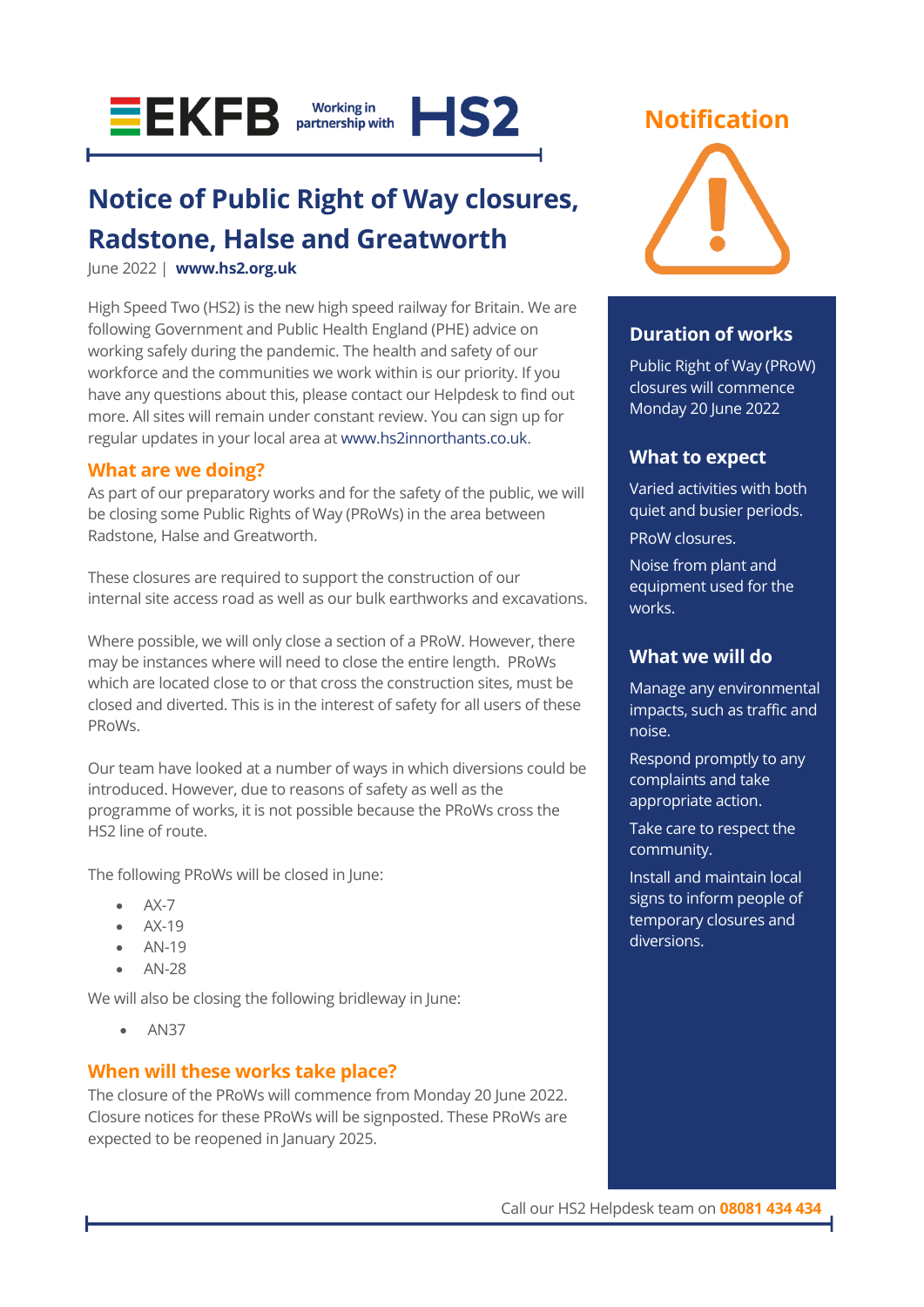# **Notice of Public Right of Way closures, Radstone, Halse and Greatworth**



### **www.hs2.org.uk**

### **Where will the closures take place?**

The map below, shows the PRoWs which will be affected. All PRoW and bridleway closures will be signposted.

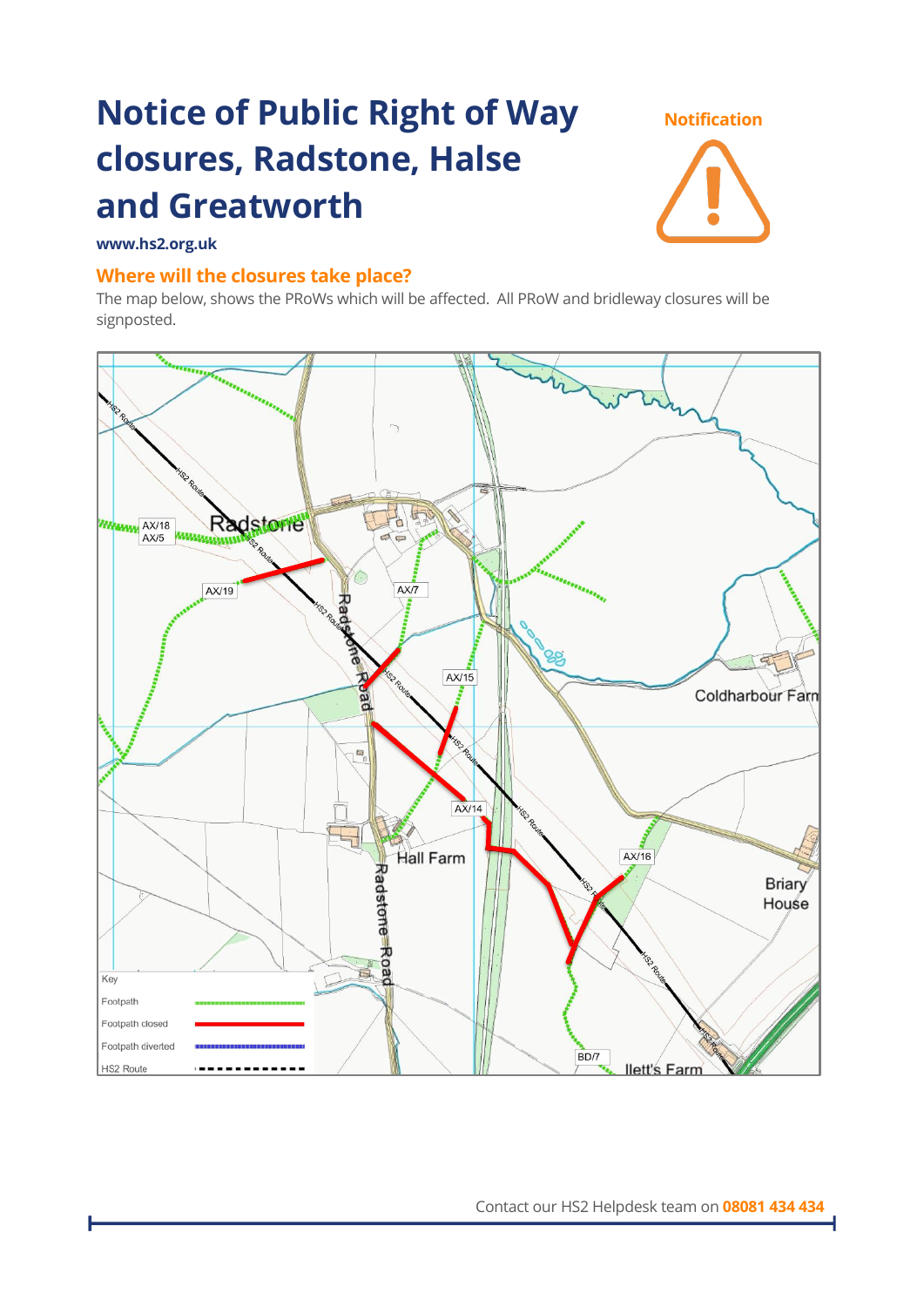# **Notice of Public Right of Way closures, Radstone, Halse and Greatworth**



### **www.hs2.org.uk**

### **Where will the closures take place?**

The map below, shows the PRoWs which will be affected. All PRoW and bridleway closures will be signposted.



Contact our HS2 Helpdesk team on **08081 434 434**